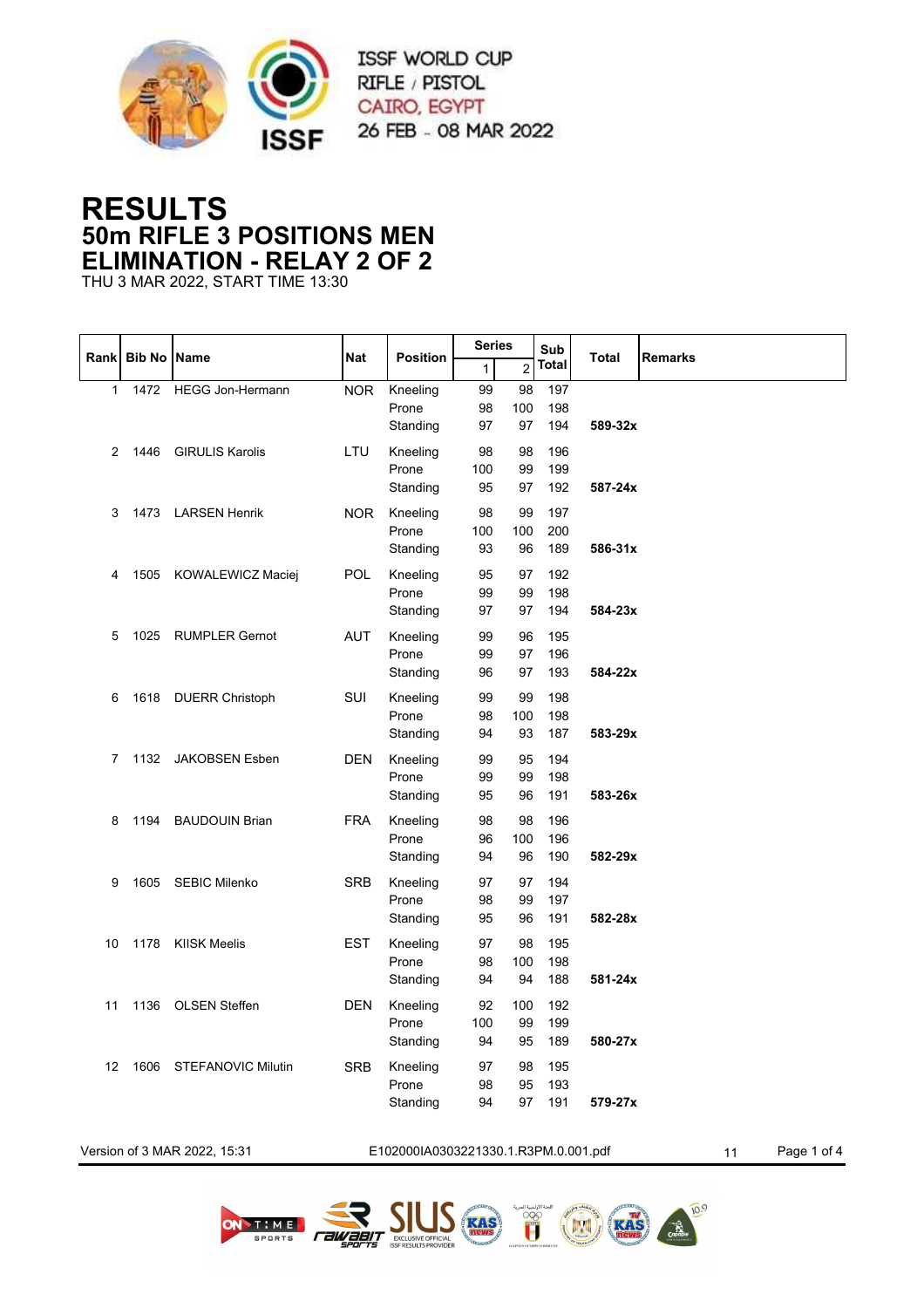|    | Rank Bib No Name |                              |            |                                      | Series |                | Sub          | <b>Total</b> |                   |  |
|----|------------------|------------------------------|------------|--------------------------------------|--------|----------------|--------------|--------------|-------------------|--|
|    |                  |                              | <b>Nat</b> | <b>Position</b>                      | 1      | $\overline{c}$ | <b>Total</b> |              | <b>Remarks</b>    |  |
| 13 | 1115             | <b>ENTRICHEL Ales</b>        | <b>CZE</b> | Kneeling                             | 96     | 92             | 188          |              |                   |  |
|    |                  |                              |            | Prone                                | 98     | 100            | 198          |              |                   |  |
|    |                  |                              |            | Standing                             | 95     | 98             | 193          | 579-25x RPO  |                   |  |
| 14 | 1368             | MATSUMOTO Takayuki           | <b>JPN</b> | Kneeling                             | 99     | 96             | 195          |              |                   |  |
|    |                  |                              |            | Prone                                | 97     | 97             | 194          |              |                   |  |
|    |                  |                              |            | Standing                             | 95     | 95             | 190          | 579-24x RPO  |                   |  |
| 15 | 1028             | <b>THUM Andreas</b>          | <b>AUT</b> | Kneeling                             | 99     | 96             | 195          |              |                   |  |
|    |                  |                              |            | Prone                                | 97     | 97             | 194          |              |                   |  |
|    |                  |                              |            | Standing                             | 93     | 96             | 189          | 578-26x      |                   |  |
| 16 |                  | 1727 SHERRY Timothy          | <b>USA</b> | Kneeling                             | 98     | 95             | 193          |              |                   |  |
|    |                  |                              |            | Prone                                | 97     | 99             | 196          |              |                   |  |
|    |                  |                              |            | Standing                             | 93     | 96             | 189          | 578-25x      |                   |  |
| 17 | 1229             | <b>WELSCH Dennis</b>         | <b>GER</b> | Kneeling                             | 94     | 99             | 193          |              |                   |  |
|    |                  |                              |            | Prone                                | 98     | 96             | 194          |              |                   |  |
|    |                  |                              |            | Standing                             | 97     | 94             | 191          | 578-25x      |                   |  |
| 18 | 1286             | RAJPUT Sanjeev               | IND        | Kneeling                             | 96     | 96             | 192          |              |                   |  |
|    |                  |                              |            | Prone                                | 99     | 99             | 198          |              |                   |  |
|    |                  |                              |            | Standing                             | 93     | 95             | 188          | 578-18x RPO  |                   |  |
| 19 | 1299             | <b>TOMAR Aishwary Pratap</b> | <b>IND</b> | Kneeling                             | 94     | 97             | 191          |              |                   |  |
|    |                  | Singh                        |            | Prone                                | 97     | 99             | 196          |              |                   |  |
|    |                  |                              |            |                                      |        |                |              | 577-24x      |                   |  |
|    |                  |                              |            | Standing                             | 95     | 95             | 190          |              |                   |  |
| 20 |                  | 1188 LEPPA Aleksi            | <b>FIN</b> | Kneeling                             | 96     | 97             | 193          |              |                   |  |
|    |                  |                              |            | Prone                                | 98     | 97             | 195          |              |                   |  |
|    |                  |                              |            | Standing                             | 95     | 93             | 188          | 576-19x      |                   |  |
| 21 | 1215             | <b>FIX Colin</b>             | <b>GER</b> | Kneeling                             | 98     | 93             | 191          |              |                   |  |
|    |                  |                              |            | Prone                                | 96     | 100            | 196          |              |                   |  |
|    |                  |                              |            | Standing                             | 96     | 92             | 188          | 575-25x      |                   |  |
| 22 | 1103             | <b>MARICIC Miran</b>         | <b>CRO</b> | Kneeling                             | 98     | 92             | 190          |              |                   |  |
|    |                  |                              |            | Prone                                | 94     | 97             | 191          |              |                   |  |
|    |                  |                              |            | Standing                             | 96     | 98             | 194          | 575-20x      |                   |  |
| 23 |                  | 1118 NYMBURSKY Petr          | CZE        | Kneeling                             | 93     | 97             | 190          |              |                   |  |
|    |                  |                              |            | Prone                                | 97     | 99             | 196          |              |                   |  |
|    |                  |                              |            | Standing                             | 92     | 96             | 188          | 574-23x      |                   |  |
| 24 |                  | 1632 SULEK Stefan            | <b>SVK</b> | Kneeling                             | 93     | 96             | 189          |              |                   |  |
|    |                  |                              |            | Prone                                | 96     | 97             | 193          |              |                   |  |
|    |                  |                              |            | Standing                             | 97     | 94             | 191          | $573 - 21x$  |                   |  |
| 25 | 1725             | <b>MOWRER Nickolaus</b>      | <b>USA</b> | Kneeling                             | 97     | 96             | 193          |              |                   |  |
|    |                  |                              |            | Prone                                | 96     | 97             | 193          |              |                   |  |
|    |                  |                              |            | Standing                             | 97     | 90             | 187          | 573-21x RPO  |                   |  |
| 26 |                  | 1095 SYCH Grzegorz           | CAN        | Kneeling                             | 95     | 94             | 189          |              |                   |  |
|    |                  |                              |            | Prone                                | 99     | 99             | 198          |              |                   |  |
|    |                  |                              |            | Standing                             | 93     | 92             | 185          | 572-23x      |                   |  |
| 27 | 1186             | KOSKELA Riku Tapio           | <b>FIN</b> | Kneeling                             | 94     | 98             | 192          |              |                   |  |
|    |                  |                              |            | Prone                                | 97     | 99             | 196          |              |                   |  |
|    |                  |                              |            | Standing                             | 93     | 91             | 184          | 572-18x      |                   |  |
| 28 |                  | 1392 YURKOV Yuriy            | KAZ        | Kneeling                             | 94     | 96             | 190          |              |                   |  |
|    |                  |                              |            | Prone                                | 97     | 97             | 194          |              |                   |  |
|    |                  |                              |            | Standing                             | 95     | 93             | 188          | 572-17x      |                   |  |
| 29 | 1333             | ARMIRAGLIO Riccardo          | <b>ITA</b> | Kneeling                             | 91     | 97             | 188          |              |                   |  |
|    |                  |                              |            | Prone                                | 97     | 98             | 195          |              |                   |  |
|    |                  |                              |            | Standing                             | 93     | 94             | 187          | 570-18x RPO  |                   |  |
|    |                  | Version of 3 MAR 2022, 15:31 |            | E102000IA0303221330.1.R3PM.0.001.pdf |        |                |              |              | Page 2 of 4<br>11 |  |
|    |                  |                              |            |                                      |        |                |              |              |                   |  |







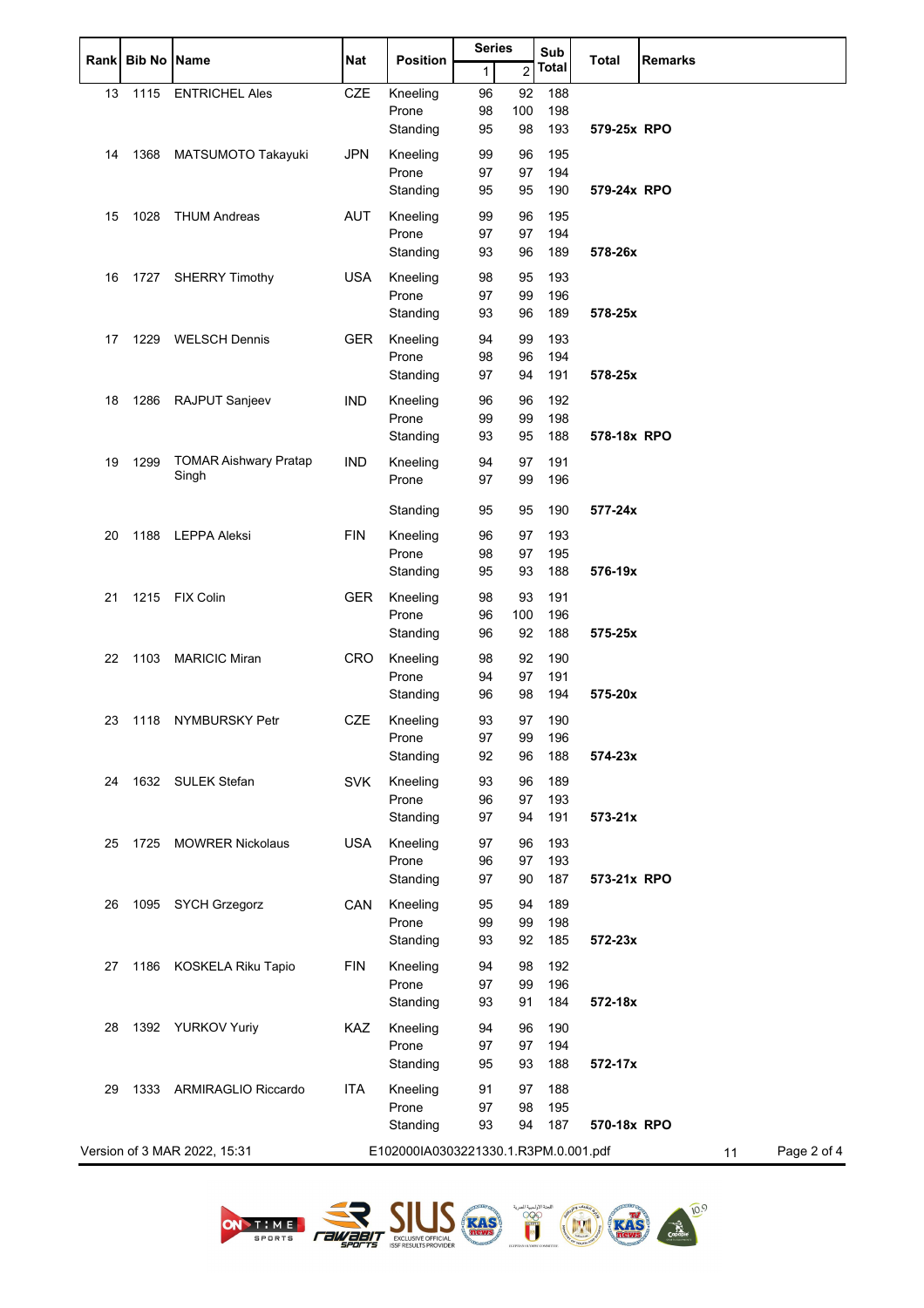|       | <b>Bib No</b> |                              |            | <b>Position</b>   | <b>Series</b> |                | Sub          | <b>Total</b> |                |
|-------|---------------|------------------------------|------------|-------------------|---------------|----------------|--------------|--------------|----------------|
| Rankl |               | <b>Name</b>                  | Nat        |                   | $\mathbf{1}$  | $\overline{c}$ | <b>Total</b> |              | <b>Remarks</b> |
| 30    | 1100          | <b>GORSA Petar</b>           | <b>CRO</b> | Kneeling          | 93            | 95             | 188          |              |                |
|       |               |                              |            | Prone             | 99            | 97             | 196          |              |                |
|       |               |                              |            | Standing          | 95            | 91             | 186          | 570-18x      |                |
| 31    | 1010          | <b>DAVIS Michael Edward</b>  | <b>AUS</b> | Kneeling          | 96            | 93             | 189          |              |                |
|       |               | Andrew                       |            | Prone             | 97            | 95             | 192          |              |                |
|       |               |                              |            | Standing          | 96            | 92             | 188          | 569-12x      |                |
|       |               |                              |            |                   |               |                |              |              |                |
| 32    | 1486          | <b>ALKHATRI Hamed Said</b>   | <b>OMA</b> | Kneeling<br>Prone | 93            | 99             | 192          |              |                |
|       |               |                              |            | Standing          | 97<br>92      | 98<br>88       | 195<br>180   | 567-17x      |                |
|       |               |                              |            |                   |               |                |              |              |                |
| 33    | 1480          | AL BALUSHI Issam             | OMA        | Kneeling          | 94            | 93             | 187          |              |                |
|       |               |                              |            | Prone<br>Standing | 97<br>93      | 96<br>93       | 193<br>186   | 566-13x      |                |
|       |               |                              |            |                   |               |                |              |              |                |
| 34    | 1371          | OKADA Naoya                  | <b>JPN</b> | Kneeling          | 95            | 95             | 190          |              |                |
|       |               |                              |            | Prone<br>Standing | 94<br>91      | 97<br>93       | 191<br>184   | 565-9x       |                |
|       |               |                              |            |                   |               |                |              |              |                |
| 35    | 1577          | SEE Jun Ren                  | <b>SGP</b> | Kneeling          | 92            | 94             | 186          |              |                |
|       |               |                              |            | Prone<br>Standing | 96<br>93      | 95<br>94       | 191<br>187   | 564-17x      |                |
|       |               |                              |            |                   |               |                |              |              |                |
| 36    | 1391          | USSEINOV Islam               | KAZ        | Kneeling          | 94            | 92             | 186          |              |                |
|       |               |                              |            | Prone             | 96            | 94             | 190          |              |                |
|       |               |                              |            | Standing          | 92            | 95             | 187          | 563-15x      |                |
| 37    | 1349          | <b>SUPPINI Marco</b>         | <b>ITA</b> | Kneeling          | 90            | 94             | 184          |              |                |
|       |               |                              |            | Prone             | 97            | 96             | 193          |              |                |
|       |               |                              |            | Standing          | 93            | 91             | 184          | 561-17x      |                |
| 38    | 1585          | VELOSO Marat Lleyton         | SGP        | Kneeling          | 95            | 94             | 189          |              |                |
|       |               |                              |            | Prone             | 88            | 96             | 184          |              |                |
|       |               |                              |            | Standing          | 95            | 92             | 187          | 560-15x      |                |
| 39    | 1063          | SAMPAIO GONCALVES<br>Eduardo | <b>BRA</b> | Kneeling          | 94            | 94             | 188          |              |                |
|       |               |                              |            | Prone             | 98            | 98             | 196          |              |                |
|       |               |                              |            | Standing          | 90            | 84             | 174          | 558-22x      |                |
|       |               | 40 1629 KNAPIK Rafael        | SVK        | Kneeling          | 92            | 92             | 184          |              |                |
|       |               |                              |            | Prone             | 96            | 95             | 191          |              |                |
|       |               |                              |            | Standing          | 90            | 93             | 183          | 558-14x RPO  |                |
| 41    |               | 1258 GUSTAFIAN Fathur        | INA        | Kneeling          | 90            | 94             | 184          |              |                |
|       |               |                              |            | Prone             | 96            | 95             | 191          |              |                |
|       |               |                              |            | Standing          | 91            | 92             | 183          | 558-10x      |                |
| 42    |               | 1427 AL SHEMERI Turki        | KUW        | Kneeling          | 97            | 96             | 193          |              |                |
|       |               |                              |            | Prone             | 95            | 93             | 188          |              |                |
|       |               |                              |            | Standing          | 86            | 87             | 173          | 554-13x      |                |
| 43    |               | 1412 ALANAZI Faiz Saafaq G   | <b>KSA</b> | Kneeling          | 89            | 92             | 181          |              |                |
|       |               |                              |            | Prone             | 93            | 95             | 188          |              |                |
|       |               |                              |            | Standing          | 87            | 91             | 178          | 547-8x       |                |
|       | 1251          | PENI Istvan                  | <b>HUN</b> | Kneeling          |               |                |              |              |                |
|       |               |                              |            | Prone             |               |                |              |              |                |
|       |               |                              |            | Standing          |               |                |              |              | <b>DNS</b>     |
|       | 1314          | SEDAGHAT Mahyar              | <b>IRI</b> | Kneeling          |               |                |              |              |                |
|       |               |                              |            | Prone             |               |                |              |              |                |
|       |               |                              |            | Standing          |               |                |              |              | <b>DNS</b>     |
|       |               |                              |            |                   |               |                |              |              |                |

Version of 3 MAR 2022, 15:31 E102000IA0303221330.1.R3PM.0.001.pdf 48C2 11 Page 3 of 4